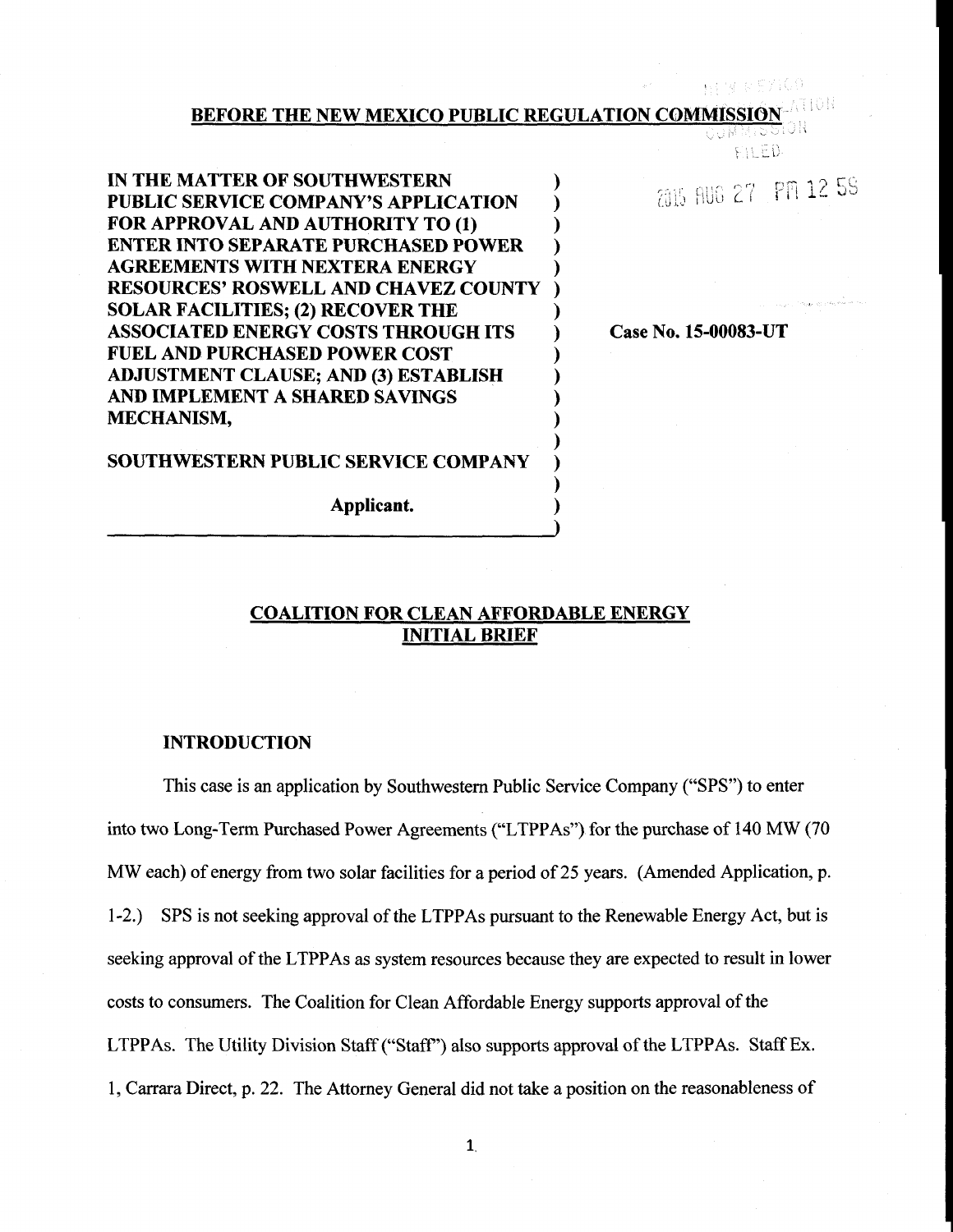the PPAs. AG Ex. 1, Crane Direct, p. 15. Occidental Permian Ltd. ("OPL") opposes approval of the PPAs.

## **I. STANDARD FOR APPROVAL**

SPS is seeking approval of the LTPPAs pursuant to 17.9.551 NMAC, Prior Approval of Purchased Power Agreements ("Rule 551"). Under that rule, an electric utility must obtain prior approval from the Commission before becoming irrevocably obligated under a long-term PPA (defined as 5 years or more). 17.9.551.8.A NMAC. Rule 551 does not contain an explicit standard for approval. However, the rule requires that the utility make certain demonstrations, including "evidence that entering into the LTPPA is consistent with the provision of safe and reliable electric utility service at the lowest reasonable cost, considering both short and long-term costs and all other relevant factors." 17.9.551.8.D(6). SPS witness Ms. Sakya testified that this is equivalent to a prudence standard. Tr. 8/5/2015, p. 21. The rule also requires SPS to provide information and evidence regarding the LTPPAs, its process for bid selection, and system and financial impacts. Ms. Delling, on behalf of the Utility Divisions Staff, testified about the various informational and evidentiary requirements contained in Rule 551. She did not identify any deficiencies in the filing. Staff Ex. 2, Delling Direct Testimony.

Under NMSA 1978 §62-6-4(A), the Commission "shall have general and exclusive power and jurisdiction to regulate and supervise every public utility in respect to its rates and service regulations ...and to do all things necessary and convenient in the exercise of its power and jurisdiction." In addition, the Commission "may prescribe reasonable and adequate service regulations and standards of service rendered or to be rendered by any utility..." §62-6-19. The Public Utility Act requires that "[e]very rate made, demanded or received by any public utility shall be just and reasonable." §62-8-1. Moreover, "[e]very public utility shall furnish adequate,

 $\overline{2}$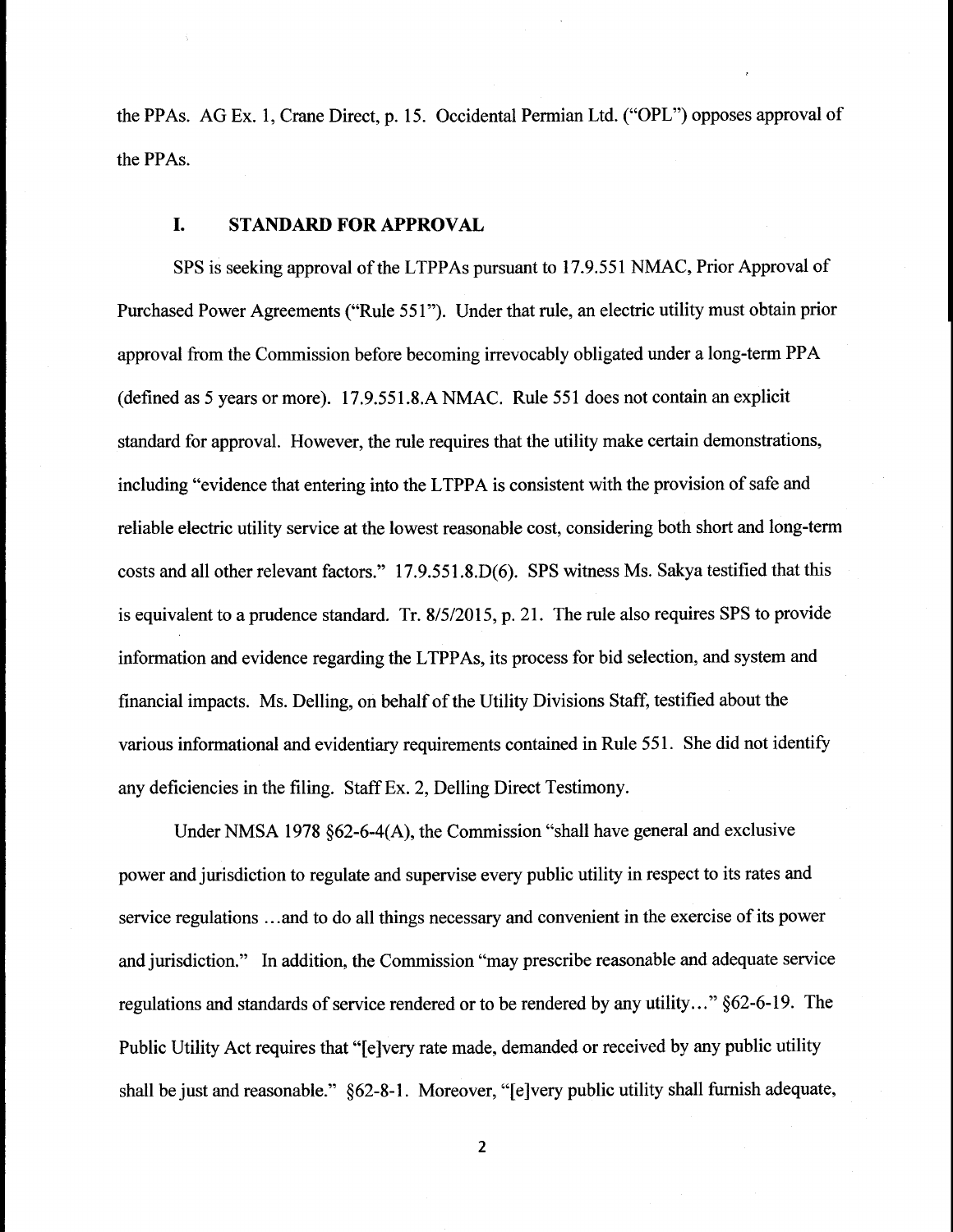efficient and reasonable service." §62-8-2. Thus, under the Public Utility Act, the Commission must assure that the LTPPAs will result in adequate, efficient and reasonable service at rates that are just and reasonable. Rule 551 provides the means for the Commission to exercise its statutory authority to assure that a LTPPA will result in utility service that is adequate, efficient and reasonable, at just and reasonable rates. In short, if SPS provides the information and evidence required by Rule 551, the Commission should approve the LTPPAs if they are consistent with SPS's statutory obligations and will be in the public interest.

## II. **THE LTPPAs** ARE LIKELY TO RESULT IN LOWER RATES TO **CUSTOMERS, AND PROVIDE A HEDGE AGAINST INCREASING GAS PRICES**

SPS is seeking approval of the LTPPAs in this case not because they are required by the Renewable Energy Act, but because they are expected to save money for SPS's customers. SPS Ex. 5, Berg Rebuttal, p. 9. At the time the LTPPAs were executed by SPS, they were the lowest price utility scale solar energy PPAs in the country, and are still among the lowest. Tr. 8/5/2015, p. 57. SPS is estimating that over the term of the contracts, customers will save between \$11.5 million (Strategist) and \$104 million (Historical LMP), depending on the analysis used. SPS Ex. 5a, Berg Rebuttal (as corrected), p. 23. If energy savings alone are used in the calculations, customers are expected to save between \$11.5 million and \$50.4 million. If expected capacity savings are included in the estimates, SPS expects to save an additional \$54 million for each analysis, so the savings would be between \$65.5 million and \$104.4 million. Id.

The energy savings are expected to occur regardless of any capacity savings that may be attributable to the project. However, as testified to by CCAE witness Mr. Van Winkle, significant savings are likely to occur as a result of capacity benefits from the projects. CCAE Ex. 1, Van Winkle Direct, p. 4. Under SPP rules, if SPS obtains firm transmission service, then

 $\overline{\mathbf{3}}$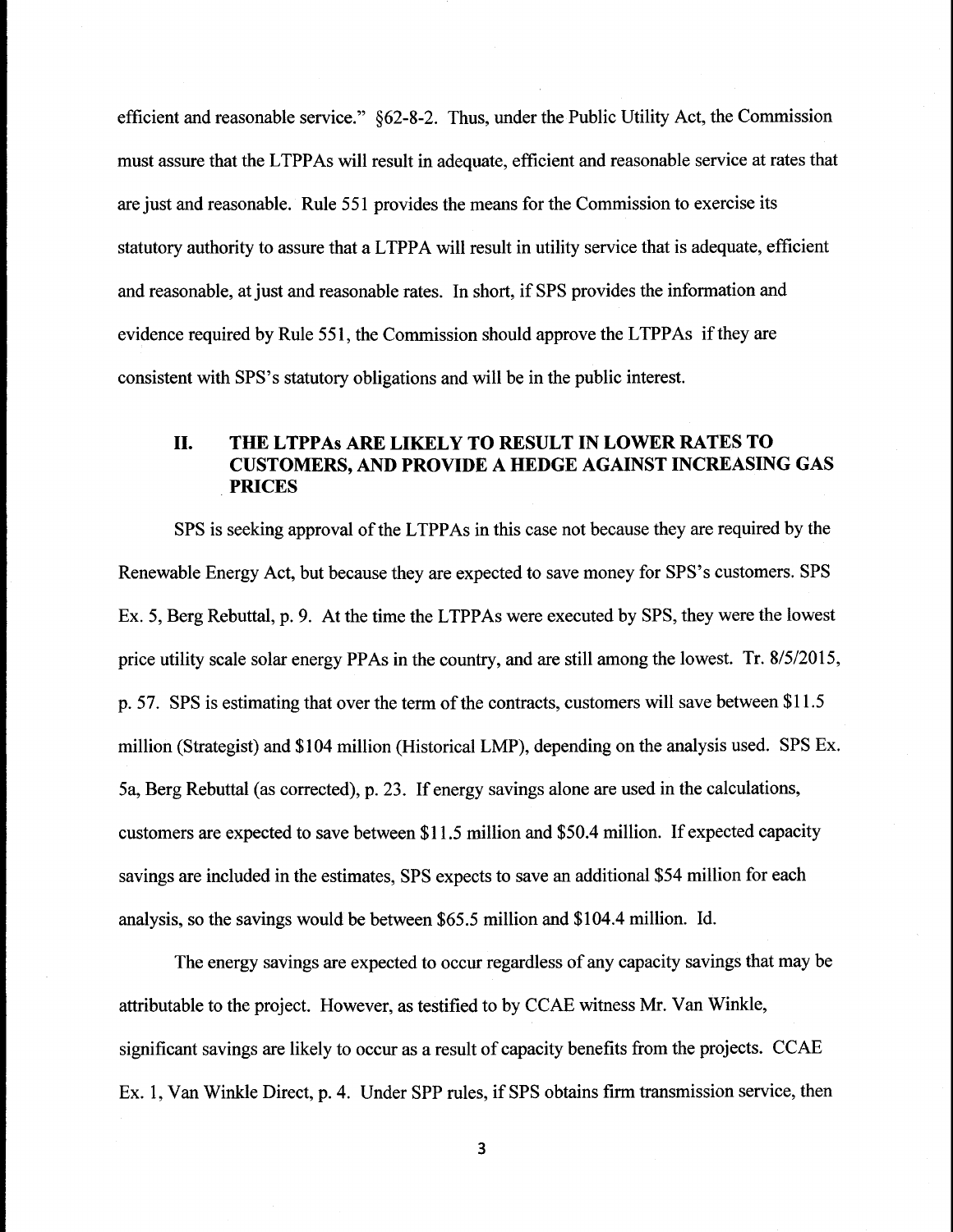the LTPPAs are expected to provide 70 MW of capacity credit, which will help meet SPS's capacity needs beginning in the 2018-2020 timeframe. SPS Ex. 5, Berg Rebuttal, p. 4. This additional capacity will provide \$54 million in benefits to the SPS system. In addition, the LTPPAs (1) will provide congestion relief in an area where SPS is experiencing a higher load growth than normal and is an isolated area of the SPP transmission system; (2) will provide economic development to New Mexico; and (3) may allow SPS to potentially meet its New Mexico renewable portfolio standard ("RPS") requirements in the future. SPS Ex. 5, Berg Rebuttal, p. 4. SPS submitted requests for firm transmission service for the PPAs to the SPP in February of 2015. SPS Ex. 4, Berg Direct, p. 23. Preliminary results of SPS's transmission service study show that the cost of upgrades to obtain firm transmission will be \$952,000. Thus, for a cost of less than \$1 million in transmission upgrades, SPS's customers could experience capacity benefits of \$54 million attributable to the PPAs. It is CCAE's position that all of the potential benefits of the LTPPAs should be considered by the Commission in evaluating this application, including expected capacity benefits.

As pointed out by OPL, there is a risk that ratepayers will not be better off from the transactions. But based on SPS's gas price projections, there is an even greater risk that if the transactions are NOT approved, rates will be higher than they otherwise would have been. As testified to by Mr. Berg, natural gas prices are not symmetrical - they are skewed to the right, meaning that there is more potential for them to go up than down. Tr. 8/5/2015, p. 84. This transaction provides a 25 year hedge against this potential, for a very small part of the SPS system. Id., see also Tr. 8/5/2015, p. 73. Given this potential, and the best information currently available to SPS regarding future gas prices, it would be imprudent for SPS not to enter into the transactions.

4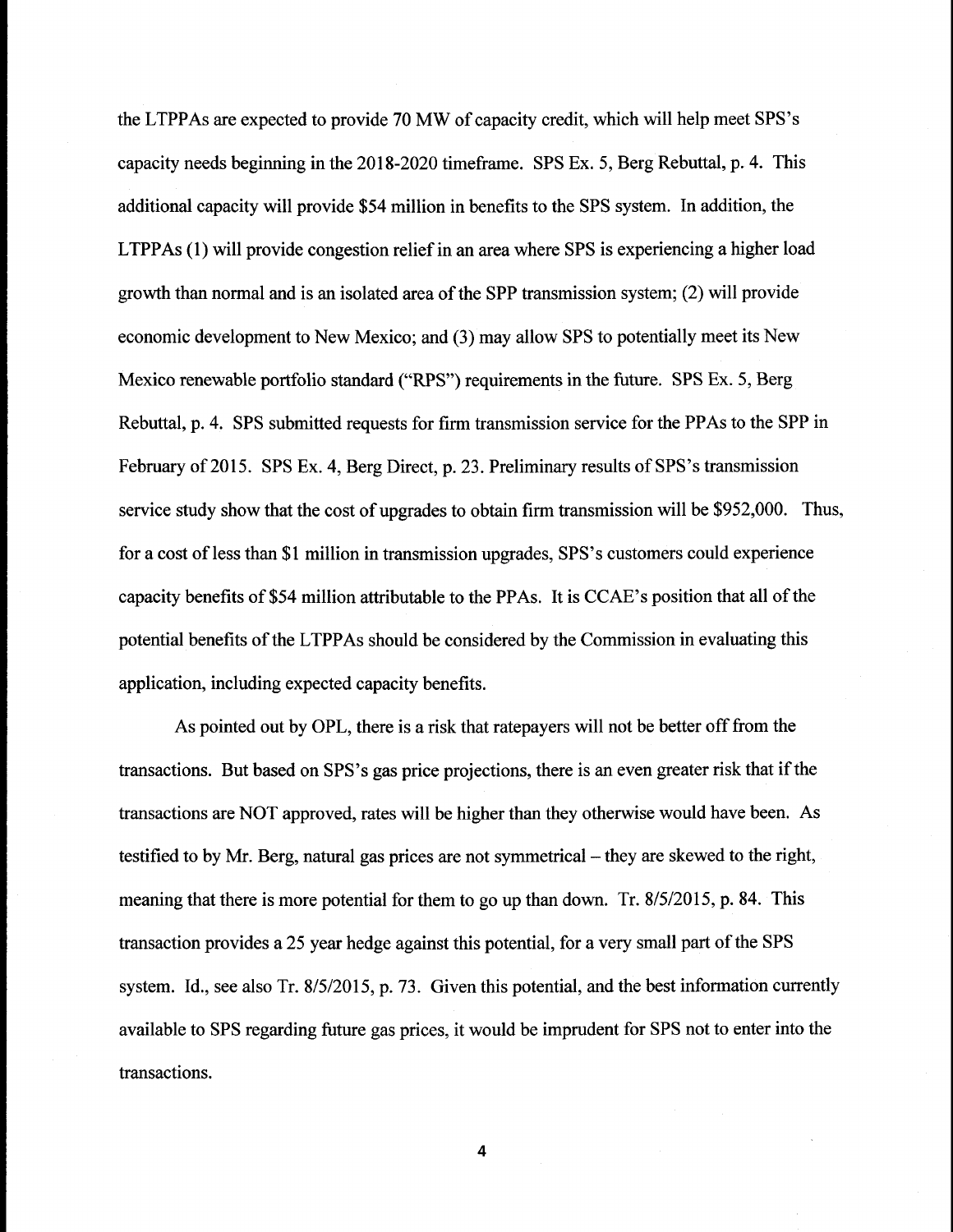# **III. ANY REPORTING REQUIREMENTS MUST BE FOR COMPLIANCE AND NOT BE FOR THE PURPOSE OF HINDSIGHT REVIEW OF THE PRUDENCE OR REASONABLENESS OF THE PPAs.**

In his recommendations, Staff witness Mr. Carrara outlined two reporting requirements he believes should be considered (recommendations 3 and 4). Staff Ex. 1, Carrara Direct, p. 22. The first recommendation is that "SPS should be required every five years (after commercial operation) to file a report in this docket with the Commission, supported by evidence and testimony, that provides information of whether or not the LTPPAs have provided a net displaced energy cost savings in the preceding period. SPS should be ordered to include the effects, if any, resulting from the wind PPAs approved in NMPRC Case No. 13-00233-UT in its analysis. Additionally, SPS should also address the impact that the LTPPAs and the wind PPAs have on the economic/uneconomic amounts calculated for the SunEdison PPAs." CCAE is opposed to this reporting requirement unless it is substantially modified.

First of all, if there is a report, it should just be a compliance report. There should be no requirement that it be "supported by evidence and testimony." Normally, the filing of evidence and testimony triggers a proceeding with a hearing, with parties asserting due process rights such as the right of cross-examination. There would be no purpose served by triggering such a proceeding, and it would be inappropriate to use the proceeding to take a retrospective look at the transaction for the purpose of reviewing its reasonableness. Mr. Carrara recognizes that this would be inappropriate. Tr. 8/5/2015, p. 238.

Second, if there is a report, it should report on all the costs and benefits resulting from the LTPPAs, and not be limited to only the "net displaced energy cost savings" in the preceding period. The evidence in this case indicates that there may be substantial capacity cost savings resulting from the transaction if firm transmission is arranged. Any report should also include

5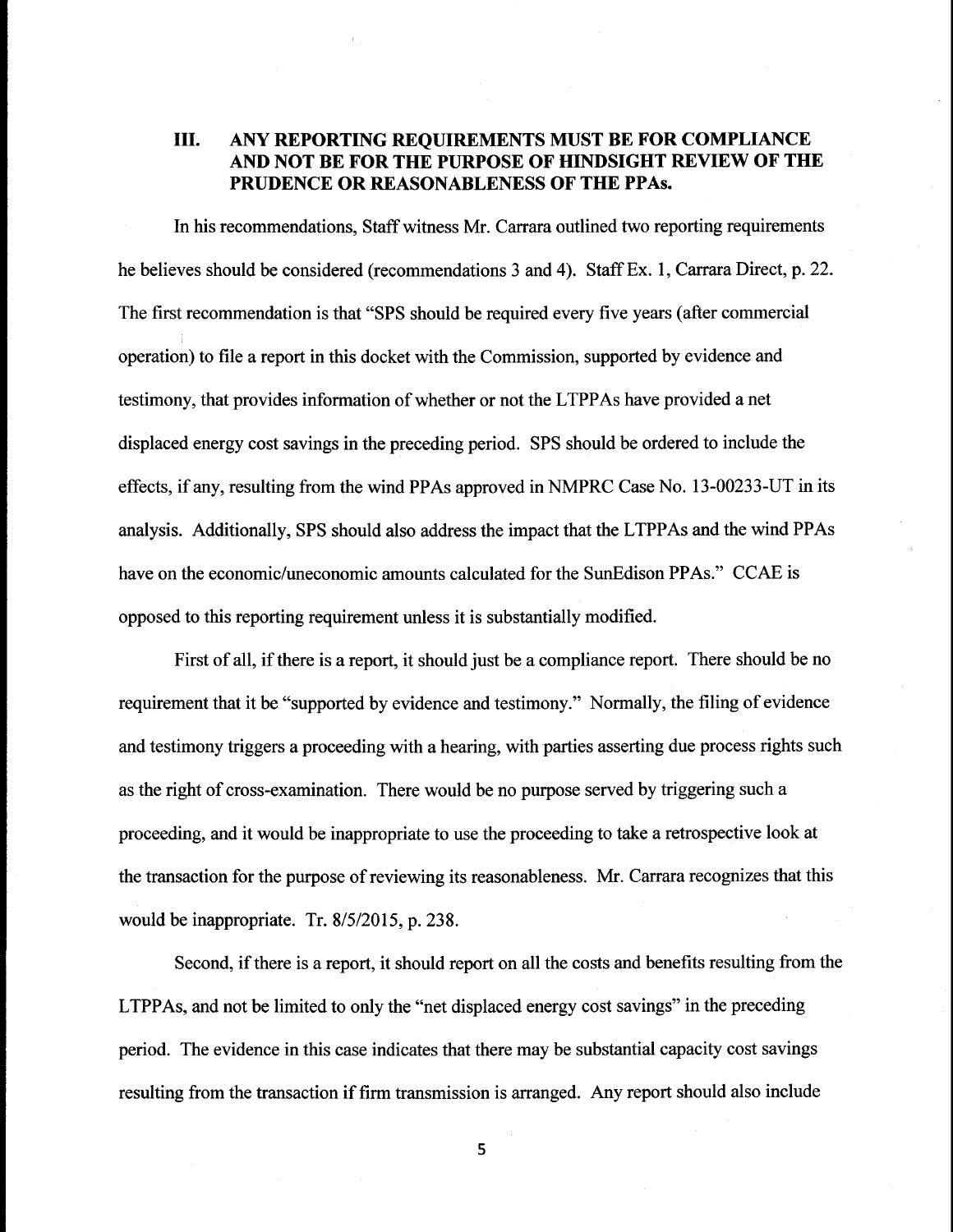these capacity related costs and benefits. In addition, the evidence in this case indicates that this transaction will result in lower carbon emissions, increased jobs and other economic benefits to New Mexico. Any report should also include these items.

Third, if there is a report, it should not include the wind PPAs approved in Case No. 13- 00233-UT. That is a separate case, and this current proceeding isn't the proper docket to request a compliance report regarding transactions in that case. Such a request could be made by filing a pleading to reopen that docket to consider a compliance filing, or could be done through a rulemaking.

Fourth, if there is a report, CCAE does not know what purpose would be served by requiring SPS to address the impact that the LTPPAs have on the economic/uneconomic amounts calculated for the SunEdison PPAs. The SunEdison transaction has already been approved, and if this current proposed transaction is approved, it is unclear what the purpose of this reporting requirement would be. SPS Ex. 2, Sakya Rebuttal, p. 15. CCAE is not opposed to a requirement that in future LTPPA filings, SPS provide information regarding how the future LTPPA will affect the economic/uneconomic allocation of the SunEdison costs.

Fifth, CCAE is concerned that the Commission should not impose a reporting requirement that will not be useful for any purpose. While some of the information may be nice to have, it's not at all clear what purpose the report will serve, other than to inappropriately use the information to second-guess decisions that have already been made.

In sum, regarding this reporting requirement, CCAE is not opposed so long as the report is only a compliance report, and is not in testimony form, so long as it reports on all costs and benefits resulting from the PPAs and is not limited to only energy cost savings, and so long as it is clear that the report will not be used to re-examine the transactions if they are approved in this

6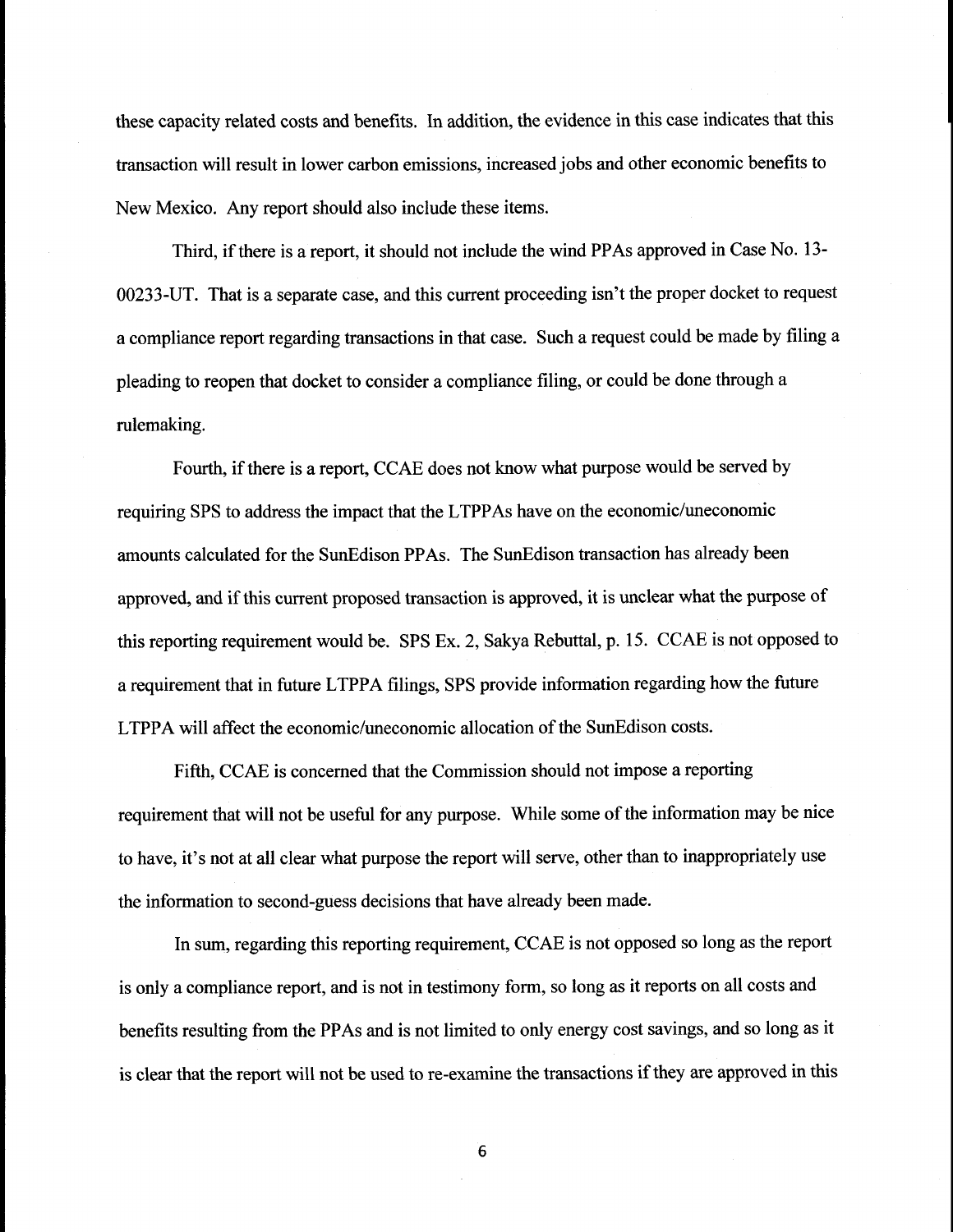proceeding.

The second reporting requirement recommended by Mr. Carrara is that "SPS be required to submit a report in this docket once the SPP has made a determination regarding transmission service. SPS should be required to explain SPP's determination, detail the capital cost, annual revenue requirement and cost per kWh to SPS of all the options available to it, and justify, through supporting evidence and testimony, SPS's preferred option." As with the first reporting requirement, CCAE opposes this condition unless it is substantially modified. The report should be a compliance report, and should not be in the form of "evidence and testimony" designed to trigger a proceeding and hearing. The Commission does not normally investigate or require prior approval of minor transmission upgrades done in the normal course of business, and should not set a precedent that would automatically trigger a proceeding for such business decisions, in this case or any other.

In sum, regarding the second reporting requirement, CCAE would not be opposed to a compliance reporting requirement that provides the information set forth in Rule 551.8(D)(3) as outlined in the Rebuttal Testimony of Ms. Sakya, 45 days following the SPP results in its Aggregate Facility Study. SPS Ex. 2, Sakya Rebuttal, p. 16. CCAE also believes that SPS should be required to report on any decisions it makes regarding the purchase of RECs from the facility, and provide prior notice of any intent to relinquish its right of first refusal to purchase RECs from the facility.

## **CONCLUSION**

CCAE supports approval of the proposed LTPPAs. Based on the best information available, the transactions can be expected to provide benefits to SPS's customers, with respect to both energy and capacity savings. In addition, the LTPPAs will provide economic

 $\overline{7}$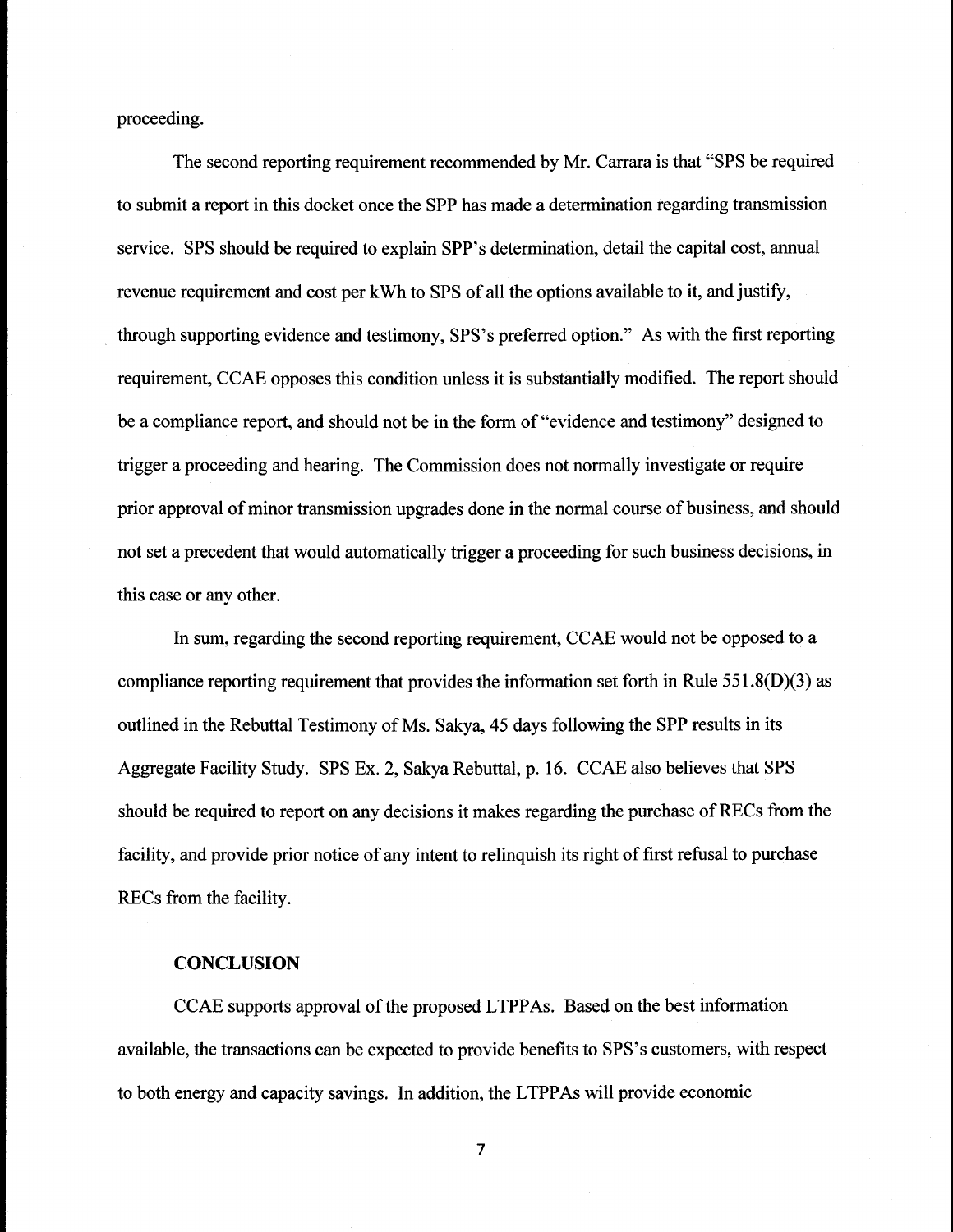development benefits in New Mexico and will reduce carbon emissions. CCAE does not oppose a condition of reporting requirements, so long as they are modified as discussed above.

Respectfully submitted,

# COALITION FOR CLEAN AFFORDABLE ENERGY

'' Ce

Charles F. Noble, Esq. Attorney for CCAE 409 East Palace Avenue, Unit #2 Santa Fe, NM 87501 (505) 820-1589 Noble.ccae@gmail.com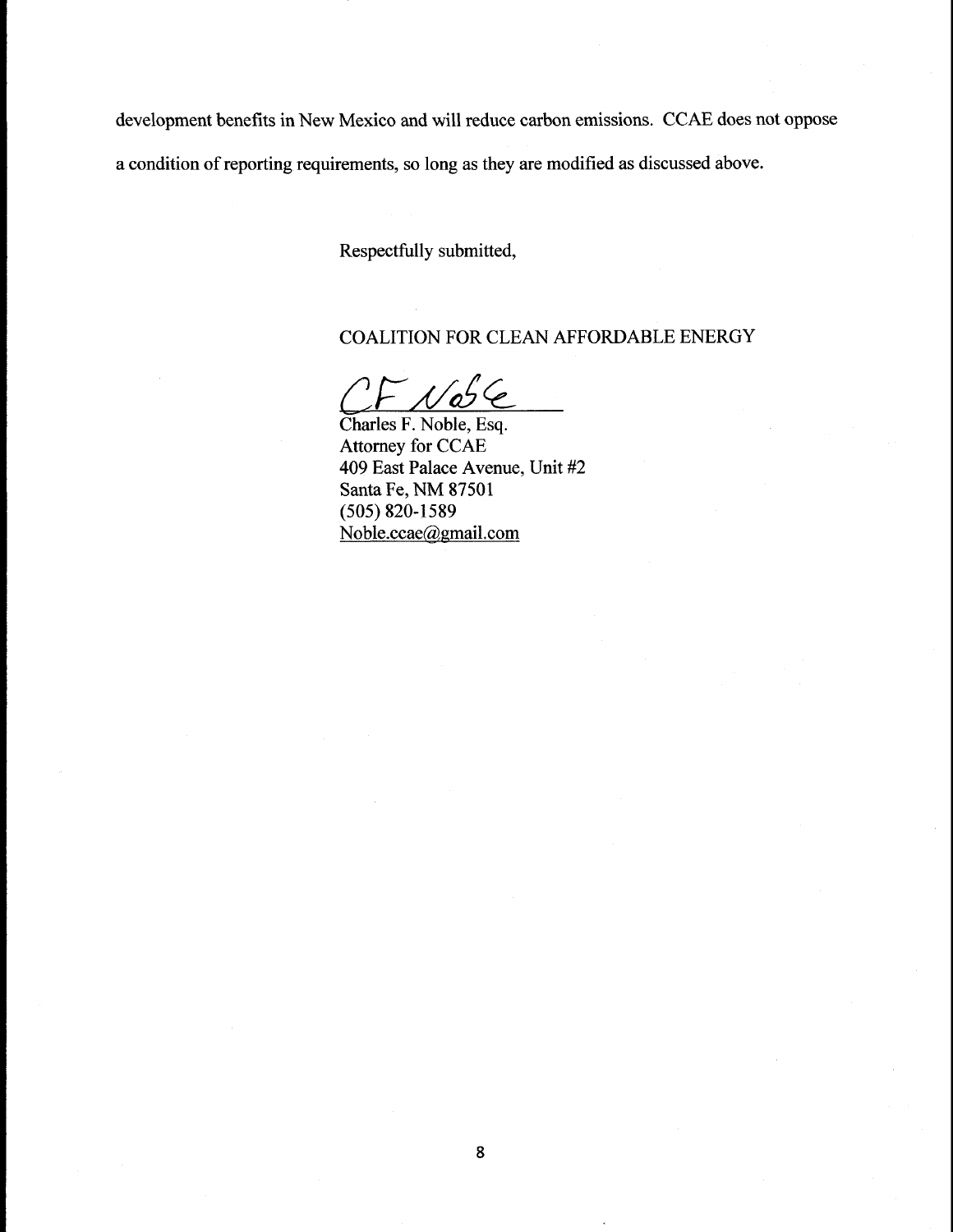## NEW EEXICO

# **BEFORE THE NEW MEXICO PUBLIC REGULATION COMMISSION CREATION COMMISSION**

**) ) ) ) ) ) ) ) ) ) ) ) ) ) ) )** FILED.

2015 AUG 27 PM 12 59

**IN THE MATTER OF SOUTHWESTERN PUBLIC SERVICE COMPANY'S APPLICATION FOR APPROVAL AND AUTHORITY TO (1) ENTER INTO SEPARATE PURCHASED POWER AGREEMENTS WITH NEXTERA ENERGY RESOURCES' ROSWELL AND CHAVEZ COUNTY SOLAR FACILITIES; (2) RECOVER THE ASSOCIATED ENERGY COSTS THROUGH ITS FUEL AND PURCHASED POWER COST ADJUSTMENT CLAUSE; AND (3) ESTABLISH AND IMPLEMENT A SHARED SAVINGS MECHANISM,**

**Case No.** 15-00083-UT

# **SOUTHWESTERN PUBLIC SERVICE COMPANY**

**Applicant.**

I **HEREBY CERTIFY** that a tree and correct copy of Coalition for Clean Affordable Energy Initial Brief was sent as indicated on August 27, 2015 to the following:

**Jeffrey Fornaciari**  $j$ fornaciari@hinklelawfirm.com

**Evan Evans** Evan.evans@xcelenergy.com

Sonya Mares smares@hinklelawfirm.com

**Joan E. Drake**

Katherine Coleman Katherine.coleman@tklaw.com

Phillip Oldham Phillip.oldham@tklaw.com

David Hudson David.hudson $@x$ celenergy.com Ron Moss Rhmoss@winstead.com

**Toribio Garcia** Toribio.garcia@us.af.mil

**Bruno Carrara** Bruno.carrara@state.nm.us

*jdrake@modrall.com* Anthony.sisneros@state.nm.us **Anthony Sisneros**

> **Jack** Sidler Jack.sidler@state.nm.us

Loretta Martinez  $lmartinez@nmag.gov$ 

**Steven Cordova** sjcordova@tecoenergy.com Anthony J. Trujillo<br>ajt@gknet.com

**Linda Hudgins** Linda.Hudgins@xcelenergy.com

**Andrea Crane** Ctcolumbia@aol.com

**Randall Childress** randv@childresslaw.com

Steve Michel smichel@westernresources.org

**Brian Buffington** Brian.g.buffington@xcelenergy.com

Matthew Loftus Matthew.p.loftus@xcelenergy.com